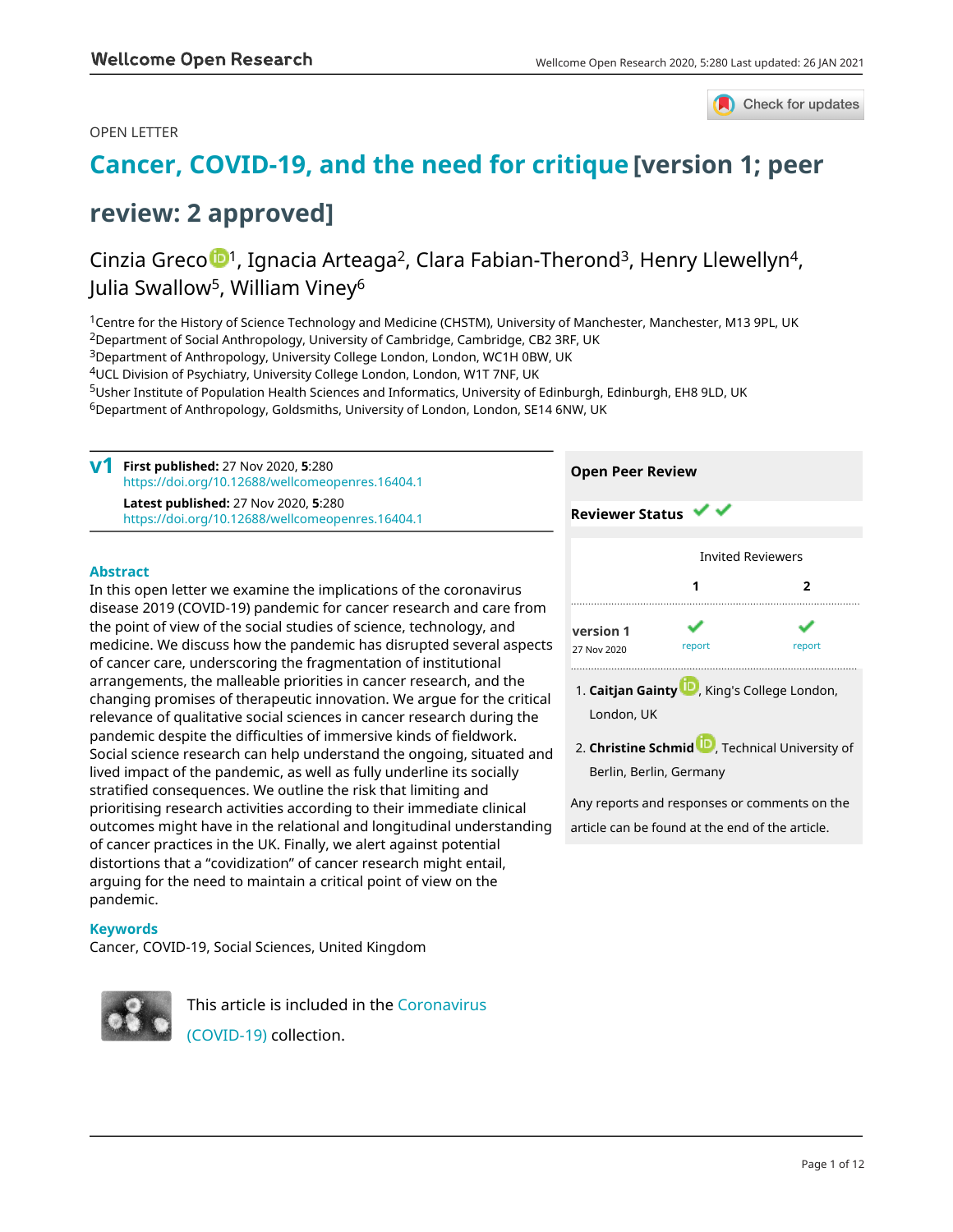#### **Corresponding authors:** Cinzia Greco [\(cinzia.greco@manchester.ac.uk](mailto:cinzia.greco@manchester.ac.uk)), Ignacia Arteaga [\(mia42@cam.ac.uk\)](mailto:mia42@cam.ac.uk)

**Author roles: Greco C**: Conceptualization, Supervision, Validation, Writing – Original Draft Preparation, Writing – Review & Editing; **Arteaga I**: Conceptualization, Supervision, Validation, Writing – Original Draft Preparation, Writing – Review & Editing; **Fabian-Therond C**: Conceptualization, Validation, Writing – Review & Editing; **Llewellyn H**: Conceptualization, Validation, Writing – Review & Editing; **Swallow J**: Conceptualization, Validation, Writing – Review & Editing; **Viney W**: Conceptualization, Validation, Writing – Review & Editing

**Competing interests:** No competing interests were disclosed.

**Grant information:** This work was supported by the Wellcome Trust through a Collaborative Award in the Humanities and Social Sciences (H&SS) [205456], and a Research Fellowship in H&SS to JS [218145] and CG [212736]. This work was also supported by Macmillian Cancer Support [MRGS-664], the Philomathia Foundation and the Economic and Social Research Council [ES/P000592/1]. *The funders had no role in study design, data collection and analysis, decision to publish, or preparation of the manuscript.*

**Copyright:** © 2020 Greco C *et al*. This is an open access article distributed under the terms of the [Creative Commons Attribution License](http://creativecommons.org/licenses/by/4.0/), which permits unrestricted use, distribution, and reproduction in any medium, provided the original work is properly cited.

**How to cite this article:** Greco C, Arteaga I, Fabian-Therond C *et al.* **Cancer, COVID-19, and the need for critique [version 1; peer review: 2 approved]** Wellcome Open Research 2020, **5**:280 <https://doi.org/10.12688/wellcomeopenres.16404.1>

**First published:** 27 Nov 2020, **5**:280 <https://doi.org/10.12688/wellcomeopenres.16404.1>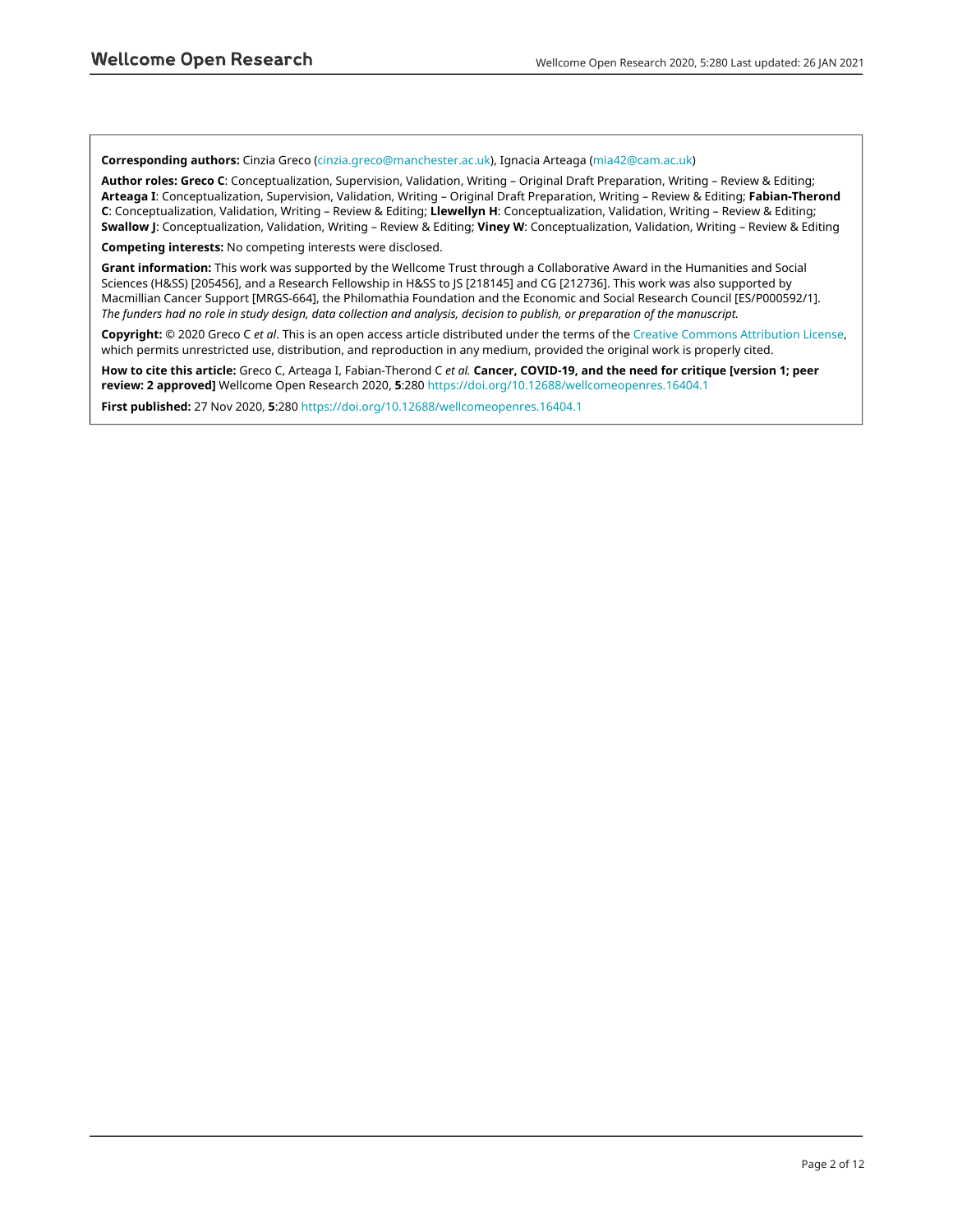#### **Disclaimer**

The views expressed in this article are those of the author(s). Publication in Wellcome Open Research does not imply endorsement by Wellcome.

### **The entanglements between cancer care and COVID-19: A multi-layered disruption**

The coronavirus disease 2019 (COVID-19) pandemic has abruptly altered the lives of millions and caused major disruptions to those classified as the most vulnerable segments of the population by the UK Government, including patients living with cancer. Millions of elective operations postponed [\(Sample,](#page-5-0)  [2020\)](#page-5-0) pathways altered (see [Cancer Research UK news article](https://www.cancerresearchuk.org/about-us/cancer-news/news-report/2020-07-28-one-third-of-cancer-patients-say-coronavirus-has-impacted-their-treatment)), waiting times increased, screening programs suspended [\(Maringe](#page-5-0)  *et al.,* [2020\)](#page-5-0), medical personnel under significant stress (see [BMA mental health wellbing report](https://www.bma.org.uk/media/2475/bma-covid-19-and-nhs-staff-mental-health-wellbeing-report-may-2020.pdf)). There was a significant upheaval to the ordinary activities of NHS trusts, professional bodies and structures already enduring austerity and managerialisation policies. Such upheaval had marked consequences for cancer care. Since the start of the pandemic in the UK, several articles have brought forward the testimonies of patients whose treatments have been interrupted or delayed or who were alerted that they would have not found a place in ICU had they contracted COVID-19 ([Hughes, 2020\)](#page-5-0).

Modelling approaches to statistically estimating the disruption brought by the pandemic are focusing mainly on excess mortality and life-years lost, something that it is in itself difficult to ascertain within the current time-frame. Sud *et al.* [\(2020\)](#page-6-0), focusing on mortality derived from diagnostic delays, alert that "[u]nlike acute pathologies, such as stroke and myocardial infarction, the true excess mortality due to COVID-19 related disruption to cancer pathways will not be fully evident for 10 years or longer". The risk in this perspective is that we would not be able to understand the disruption until well after the pandemic, when data on mortality become clear. Further, those distal statistical approaches make it difficult to have a full understanding of how and for whom cancer services have been disrupted.

In the meantime, longitudinal observational work could shed some light on the multiple tensions that are informing clinical dynamics, yet ethnographic work on cancer contexts has also been interrupted. Ethnography offers insights into different timescales, experiences, and points of view. Patients, relatives and healthcare professionals who experience proximal disruption are required to deal with novel situations and improvise care-work practices within changing terrains. Yet, disruptions are emerging across the cancer care continuum and are not limited to pausing screening and diagnostic delays, but also involve patients already in treatment and those in follow-up care. Those who are affected by advanced cancer often rely on clinical trials to access potentially life-lengthening treatments. Because of their bodily vulnerability, this segment of patients is particularly impacted by the suspension of research on cancer and of clinical trials. However, we must keep in mind that some of the features that are considered to be disruptions for the patients might not be perceived as such by the medical professionals, and vice-versa. The difficulty of in-person consultations, in some cases substituted by telephone and/or online exchanges, as well as not being able to have a relative to come along, have a different impact for patients than for clinical professionals. Understanding the different ways in which cancer care has been impacted by the pandemic therefore requires to look at an ample range of alterations, both immediate and long-term, to cancer care. Such an understanding – a project for which the social sciences are pivotal – is greatly needed in order to plan supporting mechanisms for the patients and the full reactivation of services.

This open letter is the result of an online workshop organised in late September 2020 on the mutual implications between cancer care and COVID-19, involving six researchers whose scholarship concerns the practices, experiences and ideologies informing the fields of cancer in the UK.

#### **The fragmentation of cancer care**

In addition to the disruption to NHS services, charities working both on cancer care and cancer research have experienced significant difficulties since the beginning of the pandemic, with income yielded from donations dropping suddenly and ensuing restructurations of their own operations (see [Cancer Research](https://scienceblog.cancerresearchuk.org/2020/04/16/protecting-our-future-by-taking-action-now-why-were-making-cuts-to-our-research-funding/)  [UK blog on funding cuts](https://scienceblog.cancerresearchuk.org/2020/04/16/protecting-our-future-by-taking-action-now-why-were-making-cuts-to-our-research-funding/)). Medical charities in the UK not only fund basic and population-based cancer research, but they also offer guidance and support to patients with cancer both outside and inside the NHS, also delivering pan-cancer rehabilitation services across the country (e.g. Macmillan Cancer Support). The ongoing crisis that cancer charities are facing reveals a significant paradox. Most charitable organisations have developed either to cover areas that had limited public support (e.g. Marie Curie provides palliative care) or to cover areas from which the public services have retreated, such as the case of psycho-social support.

Due to the pandemic, even a government guided by a party historically hostile to public spending has taken some exceptional policies to alleviate bottlenecks and improve access to treatments in a healthcare service overwhelmed by demand. This has shown the possibility, and arguably the necessity, for centralising healthcare services and resources under public control to deal both with peaks in the number of cases, and the continued provision of ordinary healthcare needs. However, a significant part of the care that patients rely on is managed through charities, which because of their financing model, legal status, and organisational structure, are difficult to centralise under public control. The risk is that even if the government decides to allocate the resources necessary to avoid major disruptions to cancer services during a public health crisis, an important part of the current offer of cancer care in the UK might be significantly affected.

COVID-19 is revealing the fragmentation in cancer care that is located at the intersection between private and public management, charity and industry, also evidencing the persistent effect of austerity policies in the healthcare domain. In this fragmented landscape, some patients find comfort and support in less institutionalised contexts, such as neighbourhood, friendship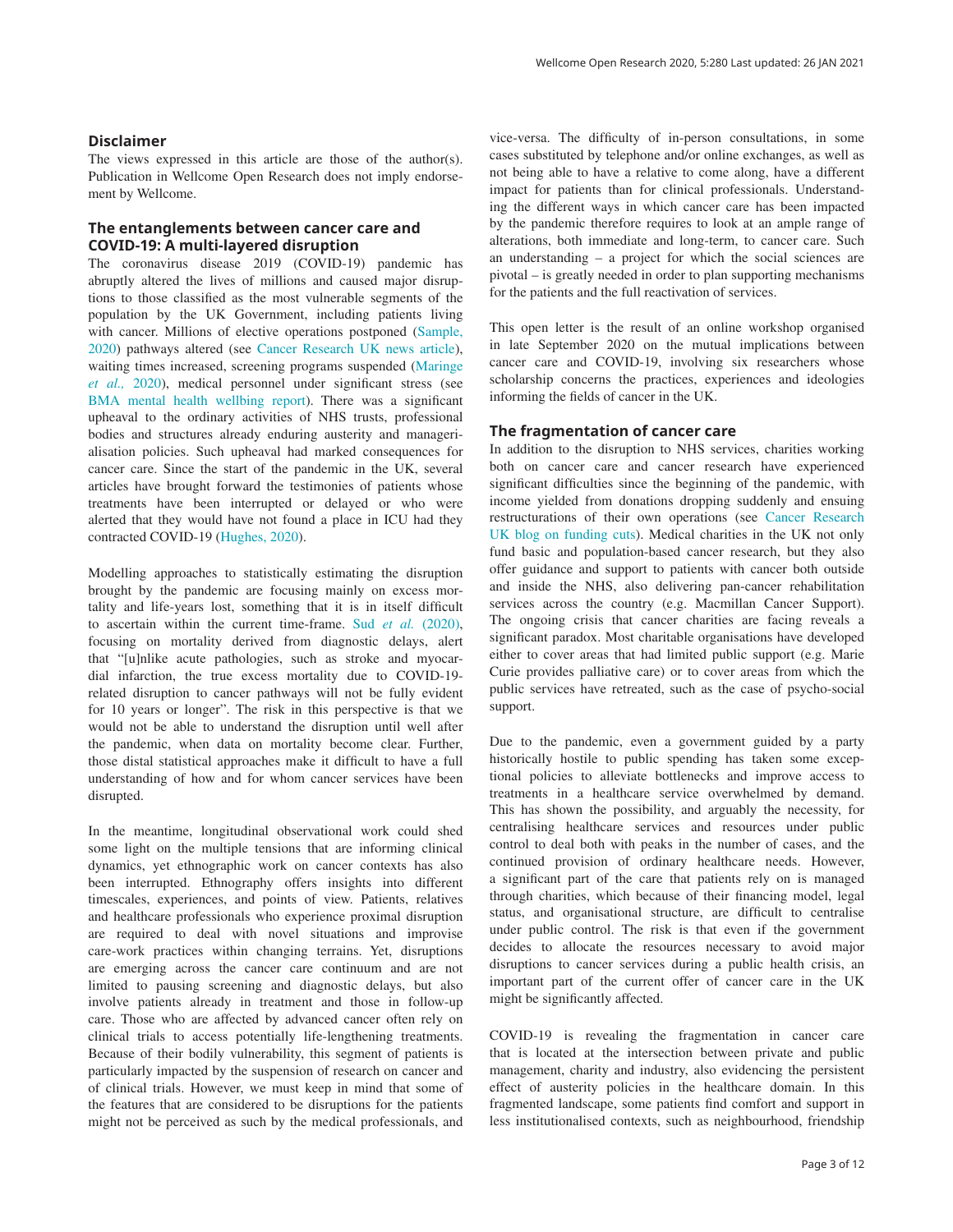In this context, it is urgent that we study the real-time changes materialising prospectively so we can both shed light on changes in quick time (see [Vindrola Padros](#page-6-0) *et al.,* 2020) as well as develop rich and sustained scholarship throughout the pandemic. Such analysis better shows how forces and structures which might appear intractable were not always inevitable, as much long-term ethnographic work attests [\(Biehl & Locke, 2017](#page-5-0)).

#### **(Re)shaping research practices during COVID-19: Challenges and possibilities**

Social studies of science, technology and medicine continue to play a vital role in understanding interactions between biology, subjects, and environments. Eschewing simple and reductive accounts, they have tackled social worlds in their complexity and considered the mutual constitution of these domains and entities. Recent scholarship has explored how novel understandings of biology reshape our worlds, organise our societies, and inform how we understand ourselves [\(Wahlberg, 2018](#page-6-0)). Other contributions have mapped the social effects of biomedicine, informing changing perceptions of the body, normative definitions of what is considered to be a desirable behaviour, and public entitlements to health and care [\(Lock & Nguyen, 2011](#page-5-0); [Petryna, 2002\)](#page-5-0). Moreover, many social science scholars have delved into the lived experiences of those seeking care, unpacking the particular relationships through which people affected by conditions withstand disease-related suffering and sometimes find relief [\(Das, 2015\)](#page-5-0). This scholarship has also developed critical lenses on emergence, provisionality, revolutionary change and stabilisation in science, technology and care [\(Keating](#page-5-0) [& Cambrosio, 2003](#page-5-0)). In the field of oncology, social science disciplines have played and continue to have important roles in understanding relations among experts and publics, perceptions of risk, experiences of the cancerous body, inequalities in access to standard and experimental treatments, professional practices, informal care work, and the involvement of diverse publics in cancer-related research [\(Arteaga, 2019; Arteaga Pérez, 2020;](#page-5-0)  Day *et al.,* [2016;](#page-5-0) [Greco, 2016; Greco, 2019; Kerr &](#page-5-0)  [Cunningham-Burley, 2015; Kerr](#page-5-0) *et al.*, 2018; [Llewellyn](#page-5-0)  *et al.,* [2018; Llewellyn & Higgs](#page-5-0)*,* 2020; [Swallow](#page-6-0) *et al.,* 2020; [Therond](#page-6-0) *et al.,* 2020). Through an array of ethnographic research practices including interviews, observation, participatory techniques, and archival research, social sciences scholarship has contributed to our understandings of the promises, ambivalences, complexities and difficulties within the biomedical field from the perspective of different stakeholders, including patients, caregivers, medical professionals, scientists, and interested publics. Over recent months each of us - as social scientists, members of families, and civic actors - have found ourselves dislocated from our assumptions and routines pre-COVID-19. This visceral sense of dislocation contributes significant social and professional challenges. However, it also provides a new

critical space to reflect, amongst other things, on how we are able to conduct and communicate our research in this time of COVID-19.

As large portions of our social life have been redirected online, the social sciences are also in the process of adapting methods and theoretical frameworks to better understand the challenges posed by the pandemic to those affected by cancer either personally or professionally. The discussion emerging from the workshop demonstrated how, as social scientists, our current research practices have not only been constrained by the pandemic but also reshaped. As ethnographers, we are all too aware that barriers to the "on-the-ground," in person, physicallysituated component of our work – momentarily or for longer periods – poses risks to research practice. Online and remote research, while offering safer access to the communities with whom we work, cannot fully grasp the material and contextual nuances that inform people's everyday efforts; it changes the relational dynamics between the ethnographer and participant, and the opportunities for participant-observation in field sites as a core ethnographic endeavour.

Part of the difficulties we are experiencing in relation to the current constraints of immersive and situated research methods in social research parallel those of medical professionals and patients, whose own relations have also been redrawn. For medical professionals, virtual approaches bring challenges to usual techniques of assessing, supporting, responding to and caring for patients. For patients, daily routines have been radically disrupted, care provision has been redefined with cancelled appointments and procedures, and virtual follow-up clinics. All are subject to increased uncertainties in their lives and work, coupled with on-going emotional labour that characterises provisional and highly precarious knowledge, policy and practice about the pandemic.

Moreover, online recruitment strategies in social science research can privilege participants who tend to have more resources and time at their disposal, inevitably skewing the range of lived realities we are able to encounter as researchers, given that internet access reflects wider social and structural inequalities. As with social scientists, clinical research coordinators must grapple with the sample bias that the COVID-19 pandemic might pose, considering their own mandates to protect patients from the intrusion of research into clinical pathways, which might stand for an essential component of care. Whilst clinical experiences and practices are changing, our methodologies start reflecting and recording those changes.

This pandemic, while sudden and harsh, is not the cause of all the current problems in healthcare settings, but a contributor, catalyst and powerful amplifier. The pandemic has exacerbated existing fragilities and reactivated old fault-lines that research on healthcare services and oncology has already shown ([Arteaga](#page-5-0) *et al.*, 2019). With this in mind, we think it is important to resist the temptation to divide the reality in a pre- and post-COVID-19 and instead look to critically reflect on the role of social science and qualitative research specifically for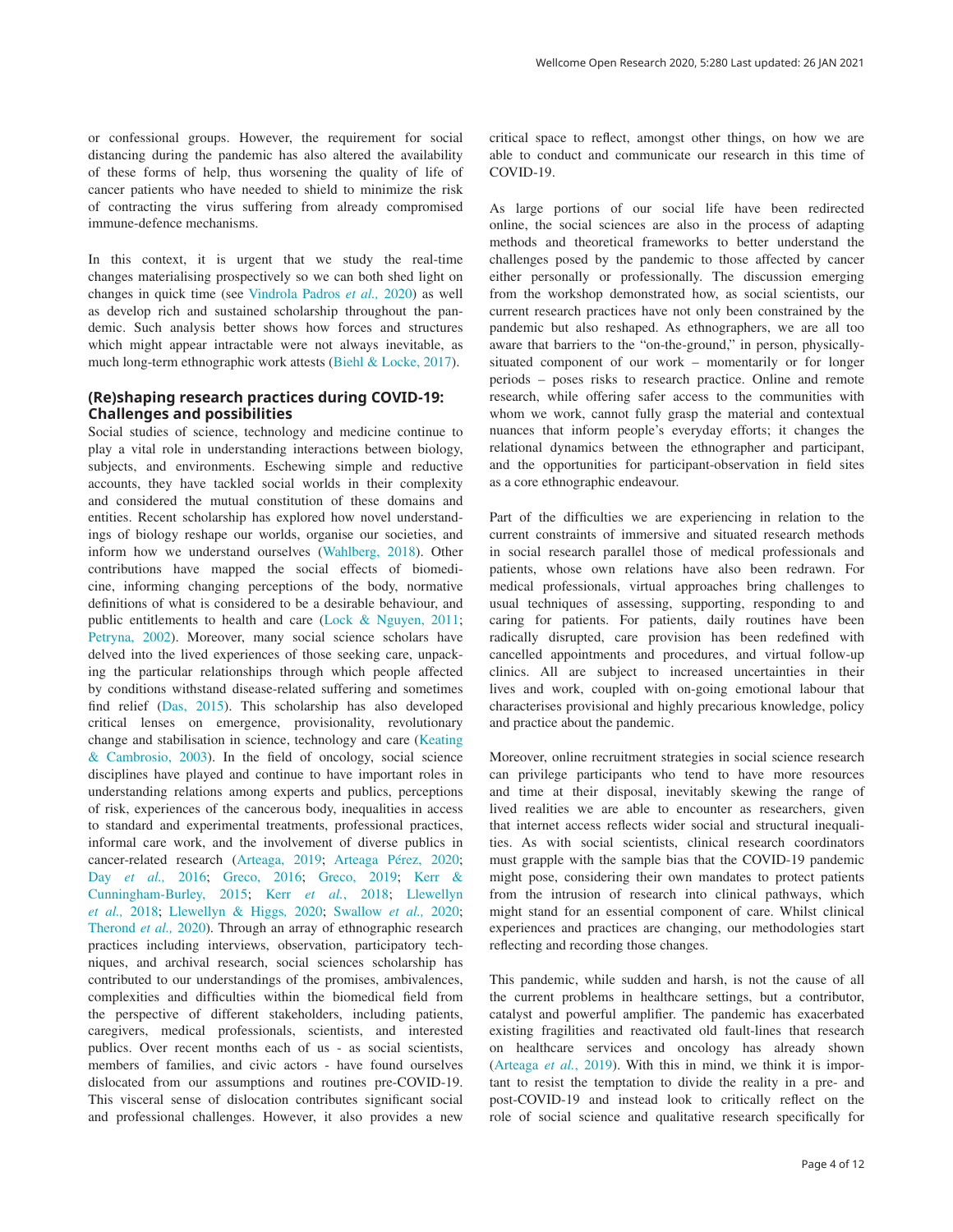addressing these challenges whilst also reflecting on the emergence of alternative knowledge-making practices.

#### **The covidization of research: the role of qualitative social science research**

Aware of the continuity between the clinical, financial and political difficulties already existing in the National Health Service before March 2020, we are cautious to not fall into the "covidization" of all scientific research [\(Pai, 2020\)](#page-5-0). With restrictions to social life still in place and the number of cases increasing day by day, the pandemic seems to be, if not the only, certainly the dominant interpretative framework to analyse the present, especially in the biomedical field. Embedded at various levels, from funding, research portfolio management, research ethics, study sponsorship, capacity and capability assessments; and through the discretionary decisions of clinical teams, this framework has had significant impacts on the development of research infrastructures and consequently the kinds of knowledge that are produced. A recent consensus-building paper produced by Cancer Core Europe [\(van de Haar](#page-6-0) *et al.*, [2020\)](#page-6-0) suggests to "reduce preclinical research activities to a bare minimum" and "stop patient inclusion for clinical studies or trials requiring additional actions and/or visits"  $(667)$  – this, in practice, makes translational cancer research an exception. Moreover, in a demonstration of "ethical variability" in clinical care ([Petryna, 2005\)](#page-5-0), the authors argue for the need for the selective "adjustment" (that is, de-escalation) of anticancer therapeutic regimes during the pandemic. This involves the hypothesis that the de-escalated treatments could be normalised post-pandemic if the clinical outcomes are not inferior to those of the pre-pandemic treatments. As a prime example of the covidization of research, the published roadmap claims that "[t]he COVID-19 pandemic may offer a unique window of opportunity for retrospective trials, assessing the non-inferiority of de-escalated treatment regimens, which may be difficult to perform under normal conditions for ethical reasons" (670).

The redefinition of research activities during the pandemic intersects with and reinforces pre-existing professional, institutional, disciplinary and epistemological hierarchies. Whether pre-approved studies are funded by the National Institute of Health Research (NIHR; the largest funder of health and care research in the UK) or not, frameworks such as the NIHR Restart determine what is considered "urgent" and hence of essential value (defined as "patient benefit" and health delivery "cost-efficacy"). NIHR Restart then sifts through particular studies in relation to present and potential risks, prioritising certain (clinical, measurable) approaches while stalling others (social, critical) where value is difficult to estimate.

Although such logics of urgency and priority are inevitable and important in contexts of radically compromised capacity, we are keen to advocate for guiding principles that accommodate the kinds of critical social science work outlined above, which examines and bears witness to the social consequences of disease and care, and the ongoing articulation of ethical frameworks across a variegated society. In particular, we have in

mind approaches that offer perspectives of a qualitative nature and those that reside beyond the limits of the clinic, which nevertheless offer an essential contribution to the understanding of the social impact and personal stakes that the pandemic has brought onto healthcare services and people's everyday lives. If COVID-19 has surfaced the UK's enduring health inequalities into public awareness, then the organisational streamlining and prioritisation of clinical and biomedical research within the NHS risks, paradoxically, sidelining the social scientific research that can bear witness to the wider social dynamics that are core to COVID-19's uneven effects. At stake in this "covidization" of research is thus both a broader and more nuanced understanding of the pandemic and its effects and the displacement of important work in other arenas that are not explicitly deemed "COVID-related" [\(Pai, 2020](#page-5-0)). Indeed, just as the pandemic exposes and is exacerbated by socio-cultural, economic and political disparities, it is critical that qualitative researchers are enabled to document and better understand the social effects of COVID-19 on cancer treatment and care across and beyond the UK.

#### **Looking at the future: Intersections between COVID-19 and the promise and practice of personalised cancer medicine**

Important innovations in cancer treatments have been linked to the identification of specific biological markers, allowing for targeted therapies for specific subgroups of patients. It is this kind of stratification practices that are behind the promises of what is commonly called "personalised" medicine. Yet, the COVID-19 pandemic has, in many ways, redirected the "circulation of scientific promises" in personalised medicine that have tended to be attached to oncology and rare diseases ([Sturdy, 2017:31](#page-6-0)).

We know that the impact of COVID-19 on cancer research communities is profound, as funding and public/private investment is squeezed, and human and non-human resources are re-routed to help tackle the virus's effect on society and citizens (see [Cancer Research UK Open Letter to researchers](https://www.cancerresearchuk.org/funding-for-researchers/research-features/2020-04-06-covid-19-open-letter-to-cancer-researchers)). We have seen how laboratory closures, as a result of the national lockdown, slowed down scientific progress thus exacerbating any mismatch between upstream promises in cancer research and their downstream translation into clinical care (see [Can](https://www.cancerresearchuk.org/funding-for-researchers/research-features/2020-06-25-lockdown-reflections-survey-reveals-researchers-experiences)[cer Research UK researchers lockdown experience survey](https://www.cancerresearchuk.org/funding-for-researchers/research-features/2020-06-25-lockdown-reflections-survey-reveals-researchers-experiences)). As *Genome UK: The Future of Healthcare* [\(Department of Health](#page-5-0)  [and Social Care, 2020:19\)](#page-5-0) outlined, some of the most exciting developments in early detection involve interval observational studies that track circulating tumour DNA (ctDNA). However, sample collection for such studies are not priorities and involve patients in follow-up; their hospital appointments have been cancelled in recent months. Moreover, even before the COVID-19 pandemic access to clinical trials could be patchy and lacking in patient diversity in places across and beyond the UK [\(Kerr & Cunningham-Burley, 2015](#page-5-0)). During the initial months of the pandemic clinical trial recruitment ground to a halt in the UK which meant for many patients a missed window of opportunity to access potentially life-extending drugs.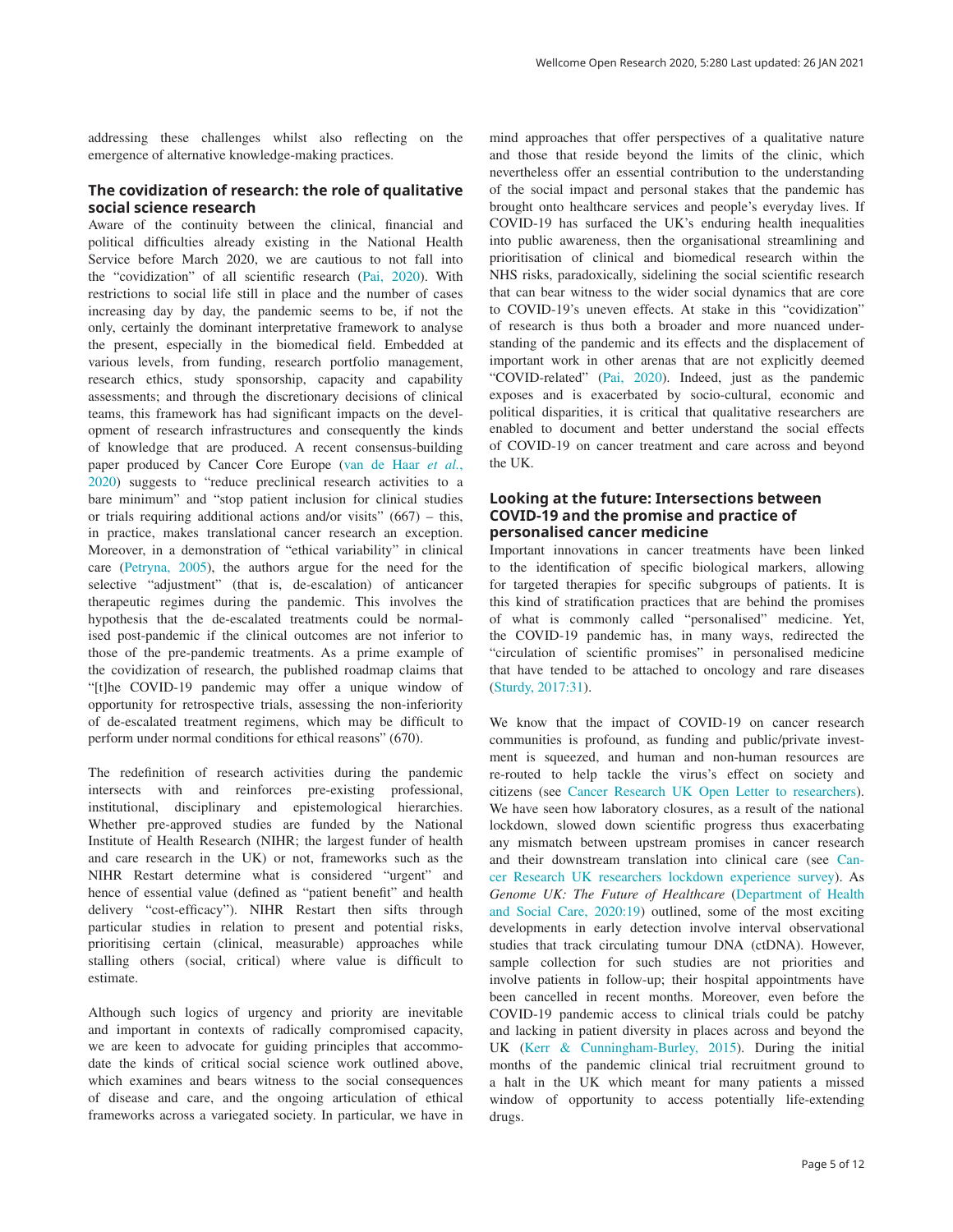<span id="page-5-0"></span>The current challenge of conducting social science research in the clinical settings means examining the broader social impact of the pandemic on the practices of personalisation are yet to fully materialise, teasing out how the pandemic intensifies micro and macro-level asymmetries of personalised cancer care. As patients navigate an even more uncertain landscape of complex care, the pandemic reminds us of the ongoing, and in fact urgent need to scrutinize the meaning of personalisation. Indeed, the virus continues to demonstrate how a truly personalised approach in healthcare should not be confined to the biological aspects of treatments but must also consider the needs of the patient from a holistic point of view (Day *et al.*, 2016; Prainsack, 2018).

#### **A third "C": The need for critique**

While seeking to acknowledge the impact of the pandemic on research and care infrastructures around cancer, we invite caution towards totalising tendencies. The risk of covidizing cancer resembles the #ForgottenC, an online hashtag becoming popular in online platforms among charities and other advocacy groups. Remembering cancer during the pandemic presumes to know and thus recall cancer as a figure being forgotten. We want to call attention to work carried out in clinical and non-clinical contexts that highlights the diverse and unequal resources afforded to people using health services in the UK. We encourage our colleagues to look at cancer as a biosocial phenomenon rather than limiting it to the simplified narrative portrayed as part of charitable fundraising efforts.

Reckoning with a #ForgottenC is to do critical work with longer histories of managerialism, streamlining and efficiency saving in the context of public sector austerity, privatisation, biotech and pharma profiteering, and the degradation of hospital estates. How we remember one C should put to work another: "critique". Critical work involves considerations of our own privileges, biases and limitations, especially our dependencies on the private wealth of charitable organisations, conditions what social science can do within a pandemic. It involves, again, reckoning with our dependencies, antagonisms, and entanglements with biomedicine. Building on our expertise as social science scholars in the field of cancer, we sought to outline what a critical, reflexive and provisional approach to Cancer and COVID-19 may involve.

#### **Data availability**

Underlying data No data are associated with this article.

#### **References**

Arteaga I: **From attitudes to materialities: understanding bowel control for colorectal cancer patients in London**. In: A. Parkhurst and T. Carroll (Eds.) *Medical Materialities: Toward A Material Culture of Medical Anthropology.* Abingdon: Routledge. 2019; 36–50.

Arteaga I, Greco C, Llewellyn H, *et al.*: **(Dis)continuities in cancer care: An ethnographic approximation to practices of disease stratification.** *Somatosphere.* 2019. **[Reference Source](http://somatosphere.net/2019/discontinuities-in-cancer-care-an-ethnographic-approximation-to-practices-of-disease-stratification.html/)**

Arteaga Pérez I: **Emotion Work during Colorectal Cancer Treatments.** *Med Anthropol.* 2020; 1–13.

**[PubMed Abstract](http://www.ncbi.nlm.nih.gov/pubmed/32870713)** | **[Publisher Full Text](http://dx.doi.org/10.1080/01459740.2020.1808976)**

Biehl J, Locke P: **Unfinished: The Anthropology of Becoming**. Durham, NC: Duke University Press. 2017.

#### **[Publisher Full Text](http://dx.doi.org/10.1215/9780822372455-002)**

Das V: **Affliction: health, disease, poverty**. New York: Fordham University Press. 2015.

#### **[Reference Source](https://www.jstor.org/stable/j.ctt1287ft5)**

Day S, Coombes RC, McGrath-Lone S, *et al.*: **Stratified, precision or personalised medicine? Cancer services in the 'real world' of a London hospital.** *Sociol Health Illn.* 2016; **39**(1): 143–158. **[PubMed Abstract](http://www.ncbi.nlm.nih.gov/pubmed/27460935)** | **[Publisher Full Text](http://dx.doi.org/10.1111/1467-9566.12457)**

Department of Health & Social Care: **Genome UK: The Future of Healthcare**. London: HM Government. 2020. **[Reference Source](https://assets.publishing.service.gov.uk/government/uploads/system/uploads/attachment_data/file/920378/Genome_UK_-_the_future_of_healthcare.pdf)**

Greco C: **Shining a light on the grey zones of gender construction: breast surgery in France and Italy.** *J Gend Stud.* 2016; **25**(3): 303–317. **[Publisher Full Text](http://dx.doi.org/10.1080/09589236.2014.987653)**

Greco C: **Moving for cures: Breast cancer and mobility in Italy.** *Med Anthropol.* 2019; **38**(4): 384–398.

#### **[Publisher Full Text](http://dx.doi.org/10.1080/01459740.2019.1592171)**

Hughes S: **If I get the virus, the NHS can't save me. That's why isolation is a matter of life and death.** *The Guardian.* 2000. **[Reference Source](https://www.theguardian.com/world/2020/mar/29/why-isolation-is-a-matter-of-life-and-death-covid-19-cancer-)**

Keating P, Cambrosio A: **Biomedical Platforms: Realigning the Normal and the Pathological in Late-Twentieth-Century Medicine**. London: MIT Press. 2003.

#### **[Reference Source](https://mitpress.mit.edu/books/biomedical-platforms)**

Kerr A, Cunningham-Burley S: **Embodied innovation and regulation of medical technoscience: transformations in cancer patienthood.** *Law Innov Technol.* 2015; **7**(2): 187–205.

**[PubMed Abstract](http://www.ncbi.nlm.nih.gov/pubmed/27996062)** | **[Publisher Full Text](http://dx.doi.org/10.1080/17579961.2015.1106103)** | **[Free Full Text](http://www.ncbi.nlm.nih.gov/pmc/articles/5139616)** Kerr A, Ross E, Jacques G, *et al.*: **The sociology of cancer: a decade of** 

**research.** *Sociol Health Illn.* 2018; **40**(3): 552–576. **[PubMed Abstract](http://www.ncbi.nlm.nih.gov/pubmed/29446117)** | **[Publisher Full Text](http://dx.doi.org/10.1111/1467-9566.12662)** | **[Free Full Text](http://www.ncbi.nlm.nih.gov/pmc/articles/5901049)**

Llewellyn H, Higgs P: **Living Suspended: Anticipation and Resistance in Brain Cancer**. In: C. Vindrola-Padros, B. Vindrola-Padros and K. Lee-Crossett (Eds.) *Immobility and Medicine.* Singapore: Palgrave Macmillan. 2020; 251–271. **[Publisher Full Text](http://dx.doi.org/10.1007/978-981-15-4976-2_12)**

Llewellyn H, Higgs P, Sampson EL, *et al.*: **Topographies of 'care pathways' and 'healthscapes': reconsidering the multiple journeys of people with a brain tumour.** *Sociol Health Illn.* 2018; **40**(3): 410–425. **[PubMed Abstract](http://www.ncbi.nlm.nih.gov/pubmed/29230815)** | **[Publisher Full Text](http://dx.doi.org/10.1111/1467-9566.12630)**

Lock M, Nguyen VK: **An Anthropology of Biomedicine**. Chichester: Wiley-Blackwell. 2011.

#### **[Reference Source](https://books.google.co.in/books?id=cY_iKTVoRJIC&printsec=frontcover&source=gbs_ge_summary_r&cad=0#v=onepage&q&f=false)**

Maringe C, Spicer J, Morris M, *et al.*: **The impact of the COVID-19 pandemic on cancer deaths due to delays in diagnosis in England, UK: a national, population-based, modelling study.** *Lancet Oncol.* 2020; **21**(8): 1023–1034. **[PubMed Abstract](http://www.ncbi.nlm.nih.gov/pubmed/32702310)** | **[Publisher Full Text](http://dx.doi.org/10.1016/S1470-2045(20)30388-0)** | **[Free Full Text](http://www.ncbi.nlm.nih.gov/pmc/articles/7417808)**

Pai M: **Covidization of research: what are the risks?** *Nat Med.* 2020; **26**(8): 1159.

#### **[PubMed Abstract](http://www.ncbi.nlm.nih.gov/pubmed/32719486)** | **[Publisher Full Text](http://dx.doi.org/10.1038/s41591-020-1015-0)**

Petryna A: **Life Exposed: Biological Citizens after Chernobyl**. Princeton, NJ: Princeton University Press. 2002. **[Reference Source](https://books.google.co.in/books?id=XAEhbP5LDXgC&printsec=frontcover&source=gbs_ge_summary_r&cad=0#v=onepage&q&f=false)**

Petryna A: **Ethical variability: drug development and globalizing clinical trials.** *Am Ethnol.* 2005; **32**(2): 183–197. **[Publisher Full Text](http://dx.doi.org/10.1525/ae.2005.32.2.183)**

Prainsack B: **The "We" in the "Me": Solidarity and Health Care in the Era of Personalized Medicine.** *Science, Technology, & Human Values.* 2018; **43**(1): 21–44. **[Publisher Full Text](http://dx.doi.org/10.1177/0162243917736139)**

Sample I: **More than 2m operations cancelled as NHS fights COVID-19.** *The*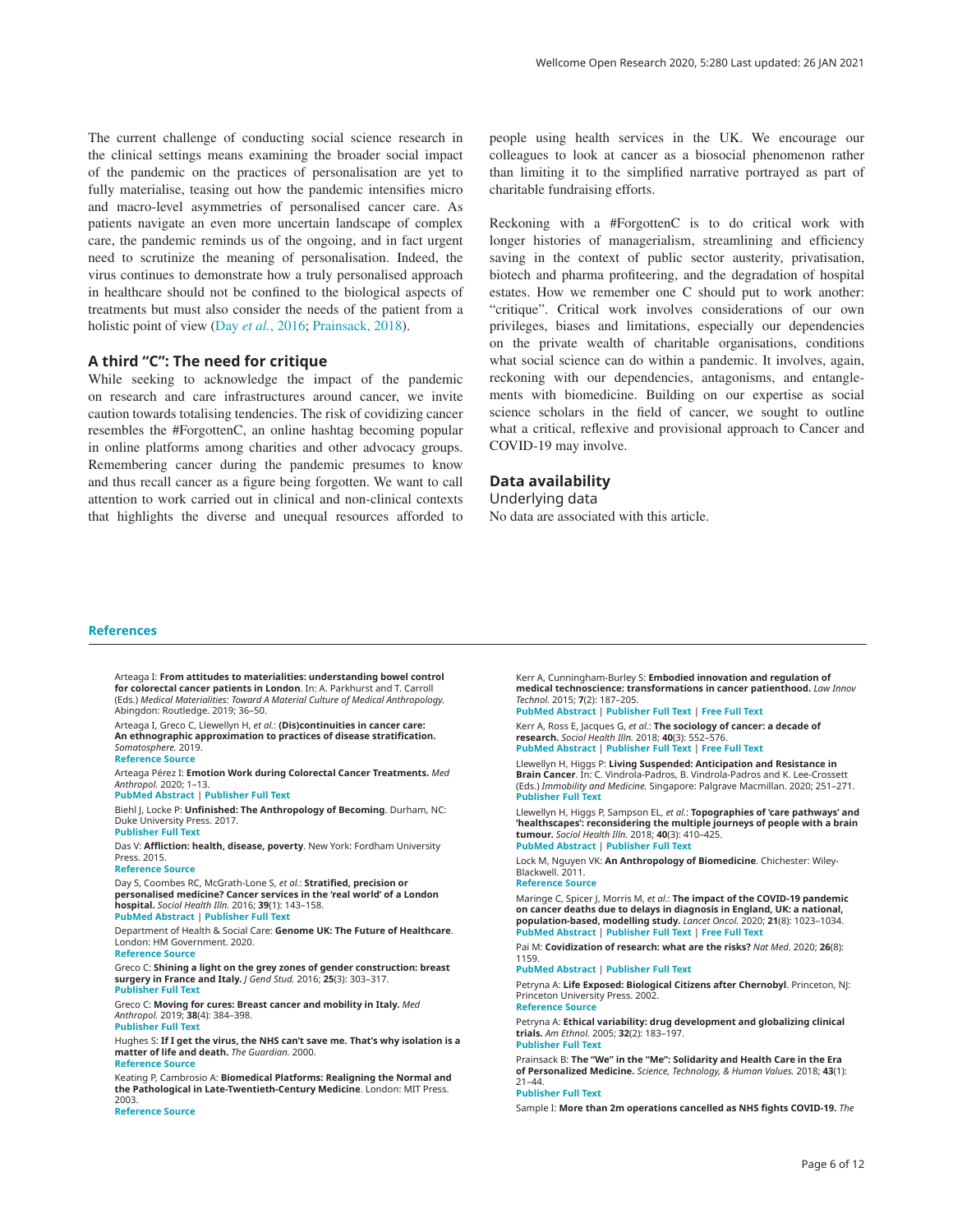#### <span id="page-6-0"></span>*Guardian.* 2020. **[Reference Source](https://www.theguardian.com/society/2020/apr/26/more-than-two-million-operations-cancelled-as-nhs-fights-covid-19)**

Sturdy S: **Personalised Medicine and the Economy of Biotechnological** 

**Promise.** *New Bioeth.* 2017; **23**(1): 30–37. **[PubMed Abstract](http://www.ncbi.nlm.nih.gov/pubmed/28517983)** | **[Publisher Full Text](http://dx.doi.org/10.1080/20502877.2017.1314892)** | **[Free Full Text](http://www.ncbi.nlm.nih.gov/pmc/articles/5448396)**

Sud A, Torr B, Jones ME, *et al.*: **Effect of delays in the 2-week-wait cancer**<br>r**eferral pathway during the COVID-19 pandemic on cancer survival in the<br>UK: a modelling study.** *Lancet Oncol.* **2020; 21(8): 1035–1044. [Publisher Full Text](http://dx.doi.org/10.1016/S1470-2045(20)30392-2)**

Swallow J, Kerr A, Chekar CK, *et al.*: **Accomplishing an adaptive clinical trial**<br>for cancer: Valuation practices and care work across the laboratory and<br>the clinic. Soc Sci Med. 2020; 252: 112949.

**[PubMed Abstract](http://www.ncbi.nlm.nih.gov/pubmed/32278242)** | **[Publisher Full Text](http://dx.doi.org/10.1016/j.socscimed.2020.112949)** | **[Free Full Text](http://www.ncbi.nlm.nih.gov/pmc/articles/7193889)**

Therond C, Lancely A, Gibbon S, *et al.*: **The narrative paradox of the BRCA** 

**gene: an ethnographic study in the clinical encounters of ovarian cancer patients.** *Anthropol Med.* 2020; 1–16. **[PubMed Abstract](http://www.ncbi.nlm.nih.gov/pubmed/32009452)** | **[Publisher Full Text](http://dx.doi.org/10.1080/13648470.2019.1663784)**

van de Haar J, Hoes LR, Coles CE*, et al.*: **Caring for patients with cancer in the**<br>**COVID-19 era.** *Nat Med. 2*020; 26(5): 665–671.<br>**[PubMed Abstract](http://www.ncbi.nlm.nih.gov/pubmed/32405058) | [Publisher Full Text](http://dx.doi.org/10.1038/s41591-020-0874-8)** 

Vindrola-Padros C, Chisnall G, Cooper S, *et αl*.: **Carrying Out Rapid Qualitative**<br>Research During a Pandemic: Emerging Lessons From COVID-19. *Qual*<br>*Health Res.* 2020; **30**(14): 2192–2204. **[PubMed Abstract](http://www.ncbi.nlm.nih.gov/pubmed/32865149)** | **[Publisher Full Text](http://dx.doi.org/10.1177/1049732320951526)**

Wahlberg A: **The vitality of disease**. In M. Meloni, J. Cromby, D. Fitzgerald and<br>S. Lloyd (Eds.) *The Palgrave handbook of biology and society.* London: Palgrave<br>Macmillan. 2018; 727–748.<br>**[Publisher Full Text](http://dx.doi.org/10.1057/978-1-137-52879-7_31)**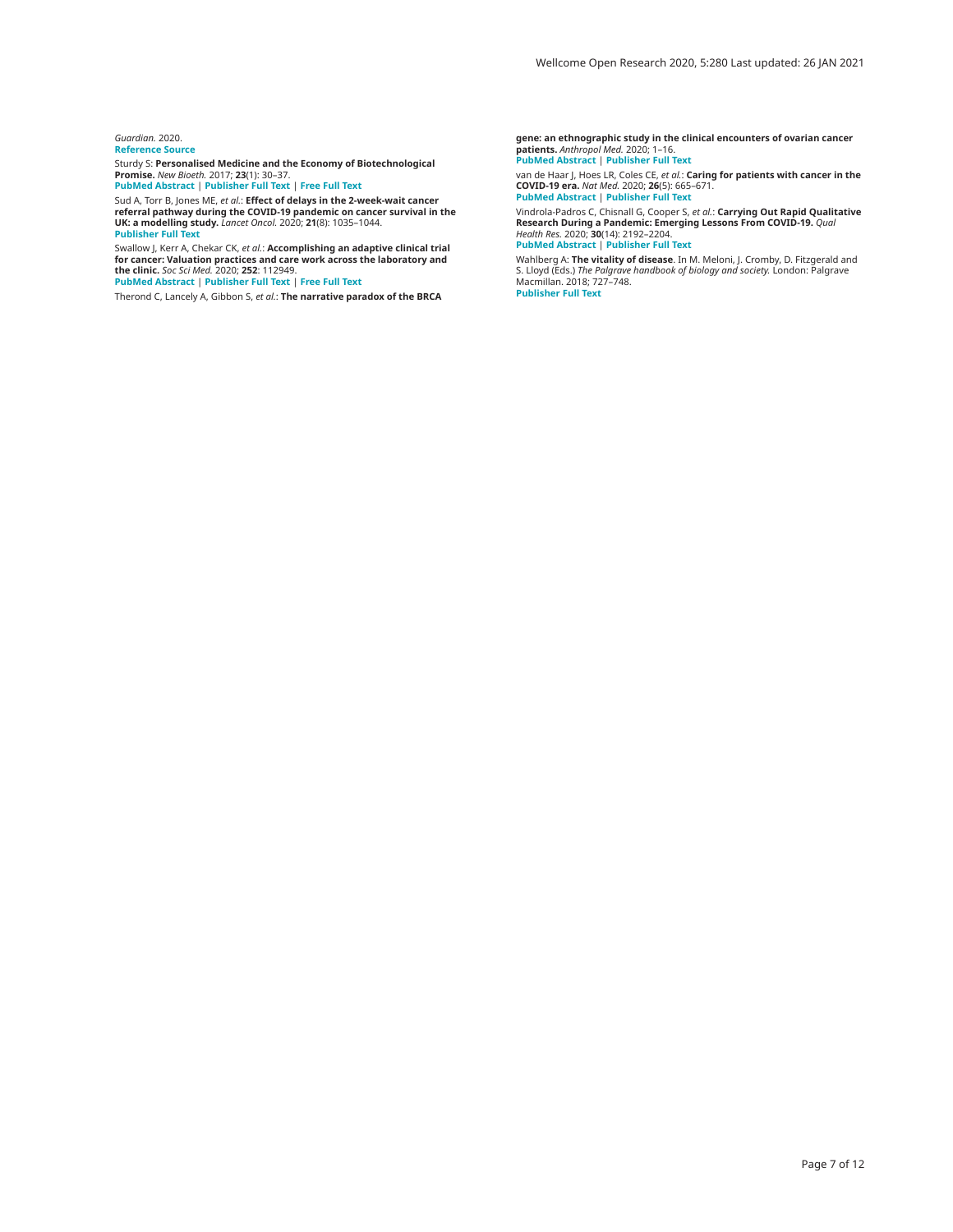# **Open Peer Review**

## **Current Peer Review Status:**

**Version 1**

Reviewer Report 26 January 2021

### <https://doi.org/10.21956/wellcomeopenres.18047.r41896>

**© 2021 Schmid C.** This is an open access peer review report distributed under the terms of the [Creative Commons](https://creativecommons.org/licenses/by/4.0/) [Attribution License](https://creativecommons.org/licenses/by/4.0/), which permits unrestricted use, distribution, and reproduction in any medium, provided the original work is properly cited.



## **Christine Schmid**

Department of Psychology and Ergonomics, Technical University of Berlin, Berlin, Germany

I enjoyed reading the open letter "Cancer, Covid-19, and the need for critique". It is a very wellwritten piece contributing to discussions about the entanglements between Covid-19, cancer care and social science research. The open letter addresses the impact of the pandemic on cancer care, on patient's lives and points out that this current "moment of crisis" reveals a fragmentation in cancer care that already existed before.

However, the main argument, as I understand it, is a call for the importance of - underestimated and neglected within the field cancer research in times of the pandemic - qualitative social science research.

Overall, I think this argument, and in particular its development from the concrete example of the fragmentation of cancer care to the need for critical social scientific debate, works.

However, it might also be this structure that leaves me as a reader missing clarity as to what the authors' main intention or main argument is.

For instance, the description of fragmentation could be elaborated on in more detail, if this is an example for why and how social scientist can contribute to critical research on cancer care. Otherwise, in the end, it is still unclear how this exactly becomes relevant or critical in practice. At the same time, I was wondering, if this reasoning for social sciences as a primarily critical form of knowledge production - without elaborating on its contributions in more detail - reinforces an image of a distanced "critique from outside". Following Latour (2014) this form of deconstructive critique from social sciences is not effective anymore in order to contribute to current social questions. But this might be a follow-up question and not so vital to the letter.

By the same token, I was wondering why the authors did not refer to some more of their own work in order to clarify abovementioned fragmentation – this would additionally support the argument that research should not be divided into pre- and post- COVID-19 research. Also, the examples in the open letter are based on a specific national cancer care context. For me,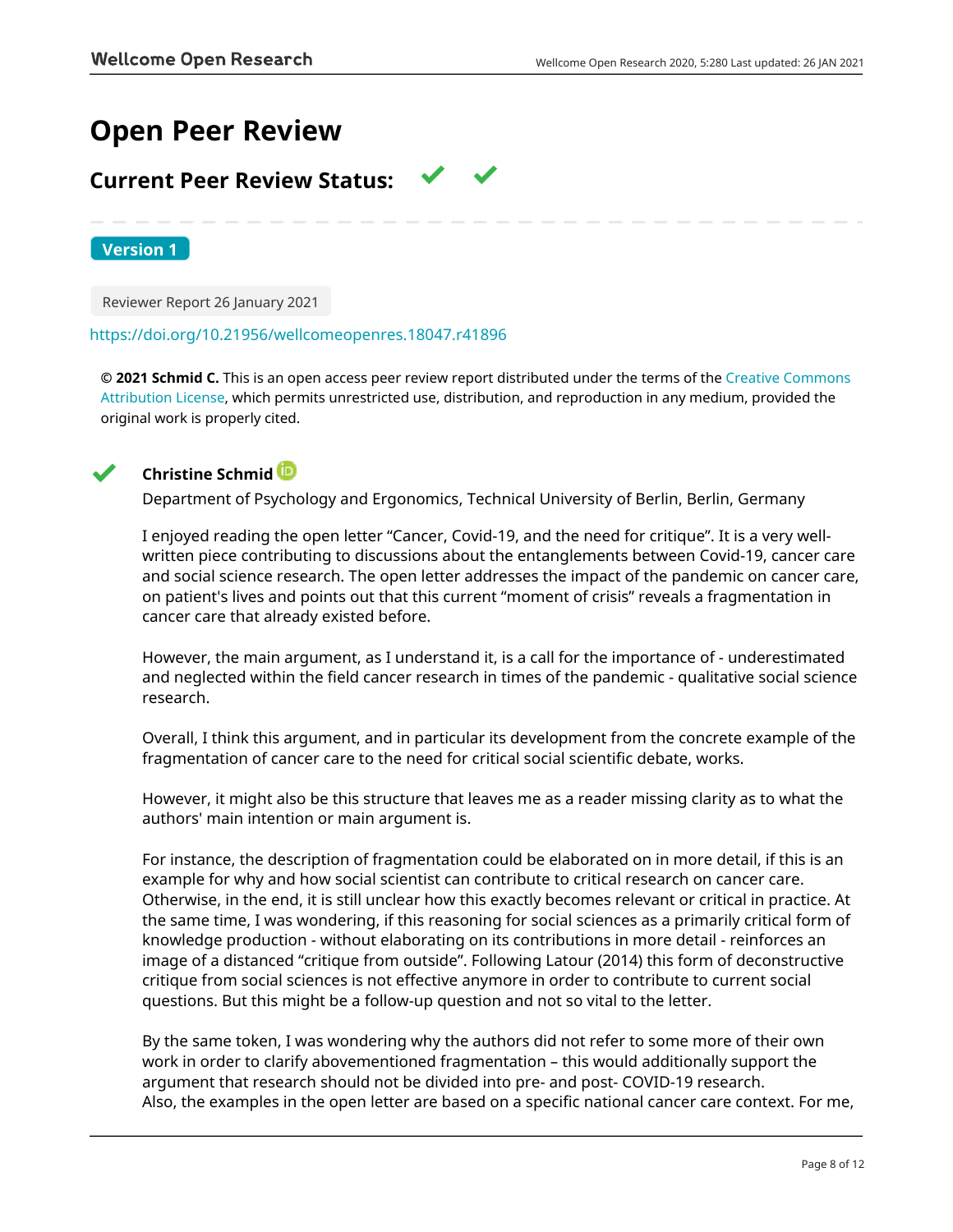as a non-UK researcher, it would help to know more about the division into public and private health care to understand the argument.

On the other hand, I feel that the part on research practices during COVID-19 beyond the description of the current difficulties is too general and only loosely tied to the other parts. I think it could gain if it would be tied to either concrete options and examples of how the authors currently work, or to the question of fragmentation (e.g. along the lines of: does the use of digital counselling in cancer care versus personal counselling lead to another variant of fragmentation?).

Furthermore, I would like to know more about the context of the workshop that led to this open letter. Why did you meet up and organize a workshop? What was your initial question? And how did you end up with this open letter?

All these comments can be addressed relatively easy and I hope that they help to strengthen and clarify the important argument in this text.

## **Is the rationale for the Open Letter provided in sufficient detail?**

Yes

**Does the article adequately reference differing views and opinions?**

Yes

**Are all factual statements correct, and are statements and arguments made adequately supported by citations?**

Yes

## **Is the Open Letter written in accessible language?**

Yes

## **Where applicable, are recommendations and next steps explained clearly for others to follow?**

Not applicable

*Competing Interests:* No competing interests were disclosed.

*Reviewer Expertise:* Medical Anthropology, Social Anthropology of Science and Technology, Anthropology of Experience, Hospital Ethnography.

## **I confirm that I have read this submission and believe that I have an appropriate level of expertise to confirm that it is of an acceptable scientific standard.**

Reviewer Report 15 December 2020

<https://doi.org/10.21956/wellcomeopenres.18047.r41686>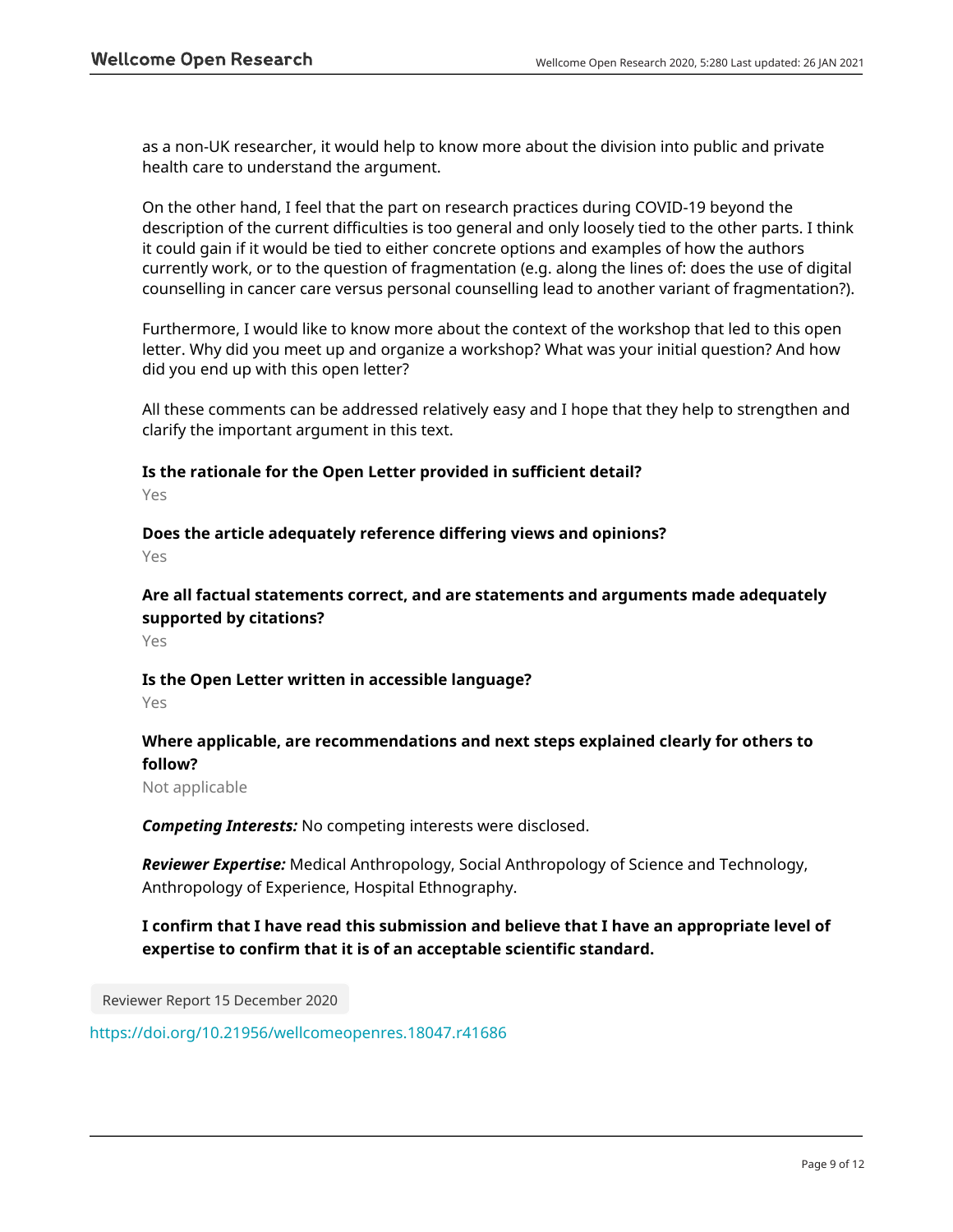**© 2020 Gainty C.** This is an open access peer review report distributed under the terms of the [Creative Commons](https://creativecommons.org/licenses/by/4.0/) [Attribution License](https://creativecommons.org/licenses/by/4.0/), which permits unrestricted use, distribution, and reproduction in any medium, provided the original work is properly cited.



## **Caitjan Gainty**

Department of History, King's College London, London, UK

This open letter is rich and thoughtful. It offers, for one thing, a review of the ways in which the cancer care industry and its actors all along the line - including its frontline physicians and patients – have been impacted by the COVID-19 pandemic. Here, the letter points to accounts of patients whose treatments have been disrupted and whose status within healthcare has changed: from those heavily dependent on the system to those too ill to be treated should they contract severe COVID.

At the same time, the letter points out the dangerous potential for attribution errors during a pandemic, noting that the so-called "covidization" of cancer cuts two ways: in its implication that COVID-19 has actively disrupted cancer research and therapy, it notes the novelty of a once-in-ageneration health event on all aspects of the "regular" system of the cancer care industry . But it also introduces the risk that too much attention to this specialness will paper over what are actually longer-standing continuities, forces or factors attributable to causes outside of COVID-19.

But both of these themes are subordinate to what I take to be the letter's main argument: that those who study cancer from the perspective of the social studies of science, technology and medicine ought to be considered critical players in this discussion – as critical, in fact, as any of the other knowledge-making actors in cancer care – because the factors that they are uniquely equipped to deal with, the biosocial, cultural, economic, political, etc, are just as fundamental to the creation of cancer as any other. In this, the authors are calling for recognition that disease is not just a clinical creation and that as a result the factors relevant to understanding, signifying and managing a disease cannot be limited only to those who experience it clinically.

The authors underscore this point in a variety of useful ways, and I think the argument works by and large, though it remains a question to me whether this is something that the authors feel is specific only to cancer or whether there discussion here is actually more radical, that when we acknowledge, as we publicly do, that medicine and health are more than just clinical entities, it makes little sense to prioritise clinical entities as those suited to define its significance.

Given how potentially important the authors indicate the role of the social scientist is, it feels a bit of a let down that they do not indicate more precisely what it is that the presence of social scientists in cancer's inner knowledge-making circle might yield. The language they use to describe their role is remarkable for its passivity. Reseachers "bear witness to" or are "enable[ed]" to "document and better understand". This leaves a hole at the veritable center of the argument: what is it, besides watching and documenting, that social scientists are able to contribute? The translation from arguing the case from a matter of academic necessity to arguing it as a matter of real-time, real world necessity is not fully described here, even though the real world significance of the authors' work cries out for acknowledgment. What would change if social scientists were in the mix?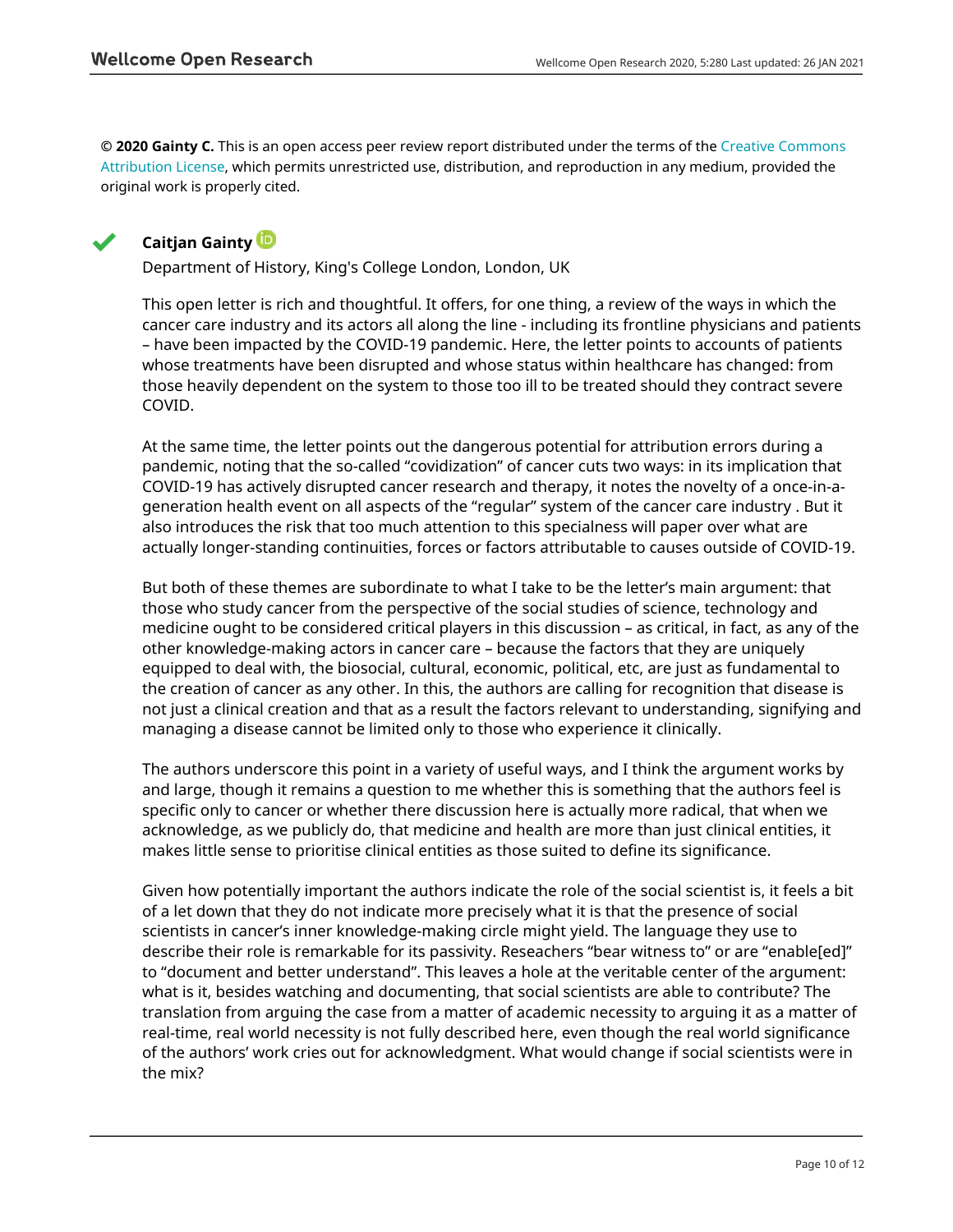I wonder if perhaps this omission is a translational one: the difficulty of describing one's significance in terms other than those internal to one's own work is well known. And if so, I wonder whether the letter is not otherwise troubled by this translation, or perhaps by the artefactual remains of what were clearly wide-ranging and dynamic conversations had at the conference in September. Among other things, the discussion of the difficulties of social scientific research in a pandemic feels very specific, yet the letter is not necessarily otherwise specifically about the difficulties particularly attendant with social science research in a pandemic exactly. The situation is similar with the discussion of the NIHR: a very specific reference that feels out of keeping with some of the more thematic points made in the letter, even if it used to make a point about research priorities. And the discussion of personalized medicine, while interesting and thoughtful, also seems awkwardly bent toward the matter at hand. The reference to Steve Sturdy's work here, indeed, feels a bit of a red herring: I read that work as a rich provocation about how to (re)signify personalized medicine. But this section doesn't follow through on Sturdy's notions of bioetch's "promissory economy" and instead almost seems to double down on a slightly more facile notion of personalized medicine that, given the theoretical richness of their account in other places, seems just out of place.

Both of the above can be addressed relatively easily and are not so vital to the letter's main argument. What should be addressed, I think, is the uncertainty attached to the notion of covidization. Initially, covidization seems primed to refer in quite a facile way to research costs. The referenced text focuses on researchers attracted to study COVID whose loss aggrieves the community of researchers they've left; whose help, for lack of expertise, is actually not helpful to those they've joined; and who thus add to a cacophony of scientific voices rather than becoming a part of a single cohesive sensibility about how to think about and what to do about COVID. This rather reductive view (of covidization but also of scientific research, for that matter) feels out of place, and the examples the authors include of the covidization of cancer don't clarify how their meaning of the term relates to this one.

It seems to me that covidization for the authors ultimately seems to signify something to do with an inability to strike a balance between the novelty of the pandemic, at least in our lifetimes, and its non-novelty, both as a historical phenomenon and as a prism onto healthcare in real time. Does COVID represent a change in kind or a change in degree?

If this reading is right, then we are left with some uncertainty about the status of the letter. Is it suggesting something about the attendant and specific difficulties of cancer and COVID, of cancer as a covidized disease, and therefore the need for social scientific contributions? If so, does this contradict the richness of the definition of covidization that the authors provide? Or are the authors saying that now, as at all times, social scientists need to be involved in the study of cancer? And if so, does this mean that their intonation of COVID here is too strong? Some resolution to this conceptual difficulty would be in order. If, for example, it is that COVID has exacerbated and/or laid bare for us what is already true about cancer, then this is certainly worth saying. Whatever their position, greater clarity would help a great deal to bring out the really important message that this letter contains.

## **Is the rationale for the Open Letter provided in sufficient detail?**

Yes

## **Does the article adequately reference differing views and opinions?**